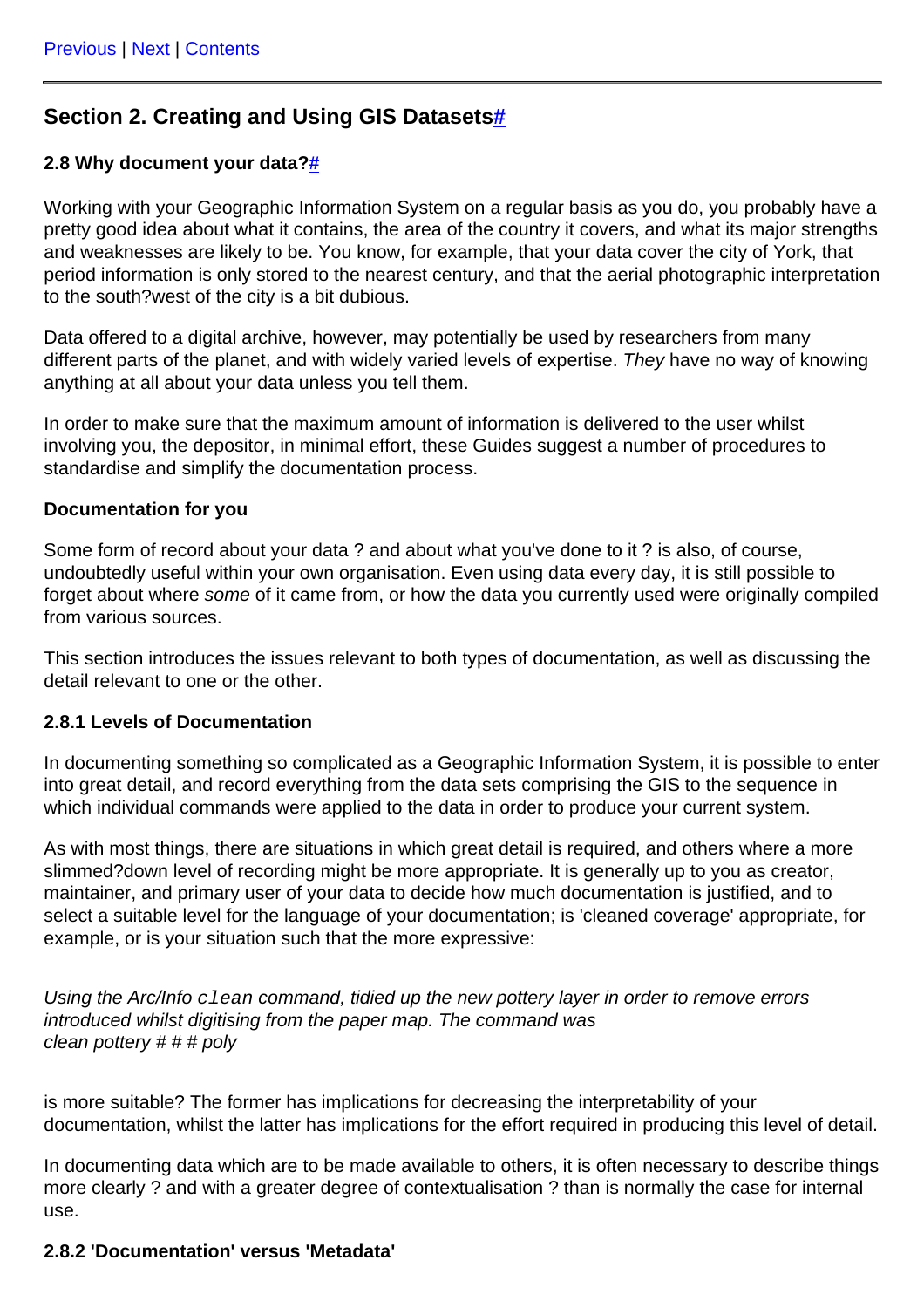Metadata is discussed in detail in the general section '[Metadata](https://guides.archaeologydataservice.ac.uk:443//g2gp/CreateData_1-2)'. Several definitions are offered for metadata, but one which might usefully be given here is that metadata is the means by which your data are transformed into information, interpretable to and re-usable by those other than yourself. In other words, metadata is a label for the extra details associated with any data set which enable someone else to place them into some form of context. Metadata might include information on the computer format in which the data are stored, the area of the country they relate to, etc.

Metadata in its widest sense may be considered all of the documentation conceivably associated with GIS data, but this guide simplifies things somewhat by using the metadata label only to apply to metadata used for resource discovery. As such, information suitable for entry into a digital archive catalogue itself, and which can be used to facilitate the discovery of your data by others, can be thought of as metadata, whilst the information you provide which helps people to use your data after they have accessed it may be thought of as ancillary documentation.

# **So... how much is enough?**

Well, it depends... If you are documenting data for your own internal use, you are of course free to use as much or as little of what is recommended here as you like.

If, however, you are preparing data for deposit with a particular archive e.g. the ADS or tDAR, then you will need to comply with certain archive-specific guidelines to enable the ingest and re? use of your data. Where your data are particularly complicated, archives may recommend other ? specialised ? documentation to accompany them, and will hope to enter into dialogue with you at an early stage in order to define this.

## **2.8.3 Information to be Recorded**

It is generally a good idea to start recording information about your data as early as possible, and ideally you should begin recording as soon as you start using or creating the data. If you wait until just before depositing to start creating metadata and documentation, it will be difficult for you to provide some pieces of information at all, and far harder to write most of the rest than it would have been at the time you were actually doing it.

Assuming that you choose to record relevant details as you go along, it might be useful for you to start a formal **log book** of some kind. This way, it will be easier to find information later, rather than having to rifle through various old envelopes, scrap paper, and whatever else you scribbled on at the time.

Within this log book, it is normal to record such general details as the software you are using, the versions thereof, and the type of computer and operating system (e.g. Windows PC, Mac, Sun workstation, etc.) you are running it on. As time passes, people discover problems with earlier versions of software, and if someone finds out that SuperGIS version 23.7 displaced all green lines on maps by 3mm, then it is undoubtedly useful for you to be able to look back through the log book and find that all your maps displaying public rights of way were created three years ago using SuperGIS 23.7. Knowing there is a problem, you can do something about retrospectively fixing it with adequate documentation.

# **Sources of Data**

Information about where the data you use are acquired from is one of the most important things you can record whilst constructing and using a GIS.

Data are acquired from numerous sources, auch as mapping agencies (e.g. Ordnance Survey, USGS), local authorities, special interest groups, etc., and are gathered and displayed at a wide variety of ? often different ? scales or resolutions.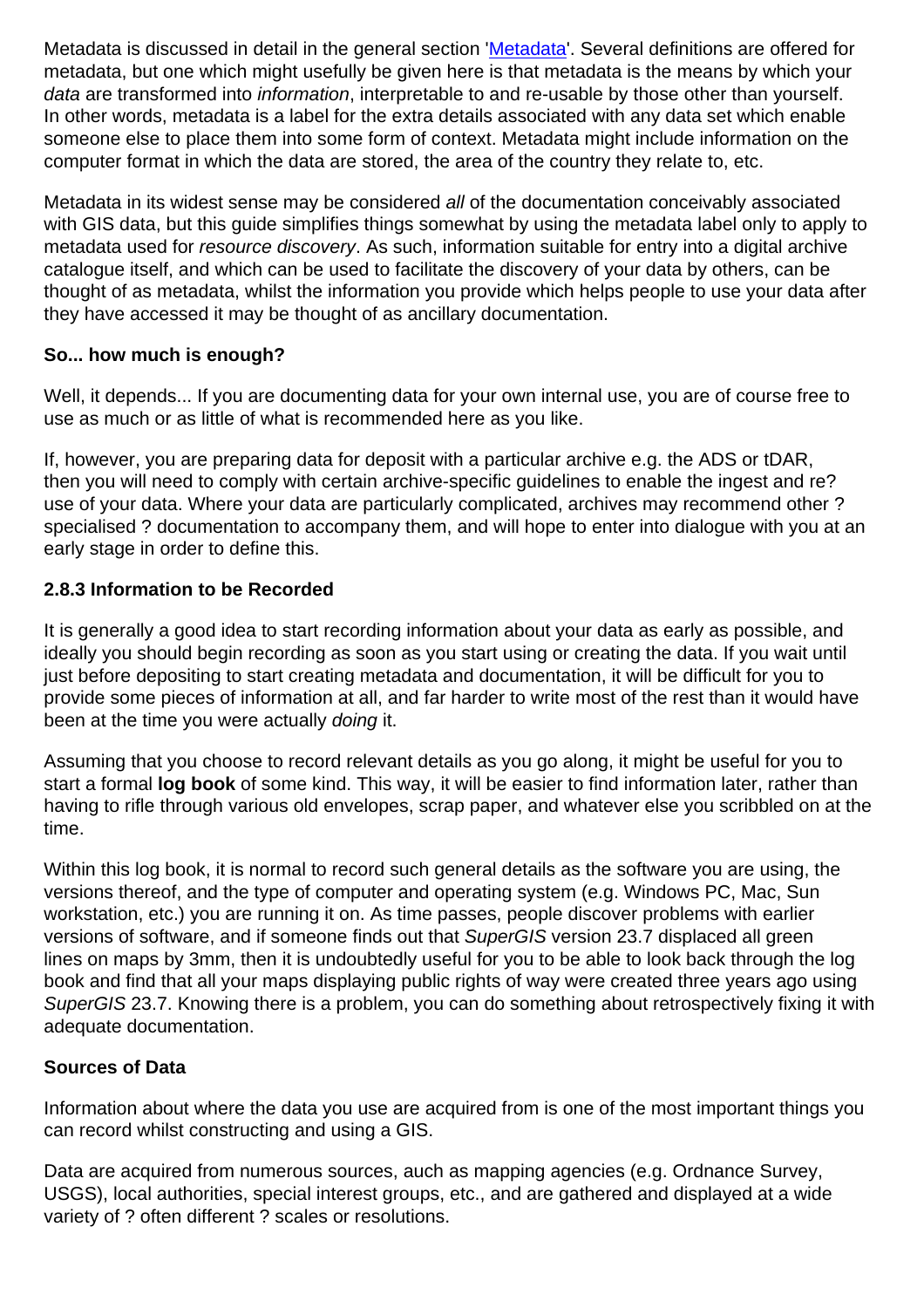Each of these sources are of value for a different set of purposes, and each brings with it a different set of problems; data acquired at 1:50,000 scale, for example, may be ideally suited for plotting maps of artefact distributions, but wholly improper for recording the layout of individual excavation trenches (1 centimetre on a 1:50,000 map, after all, is equivalent to 50,000 centimetres, or 500 metres, on the ground).

In order to aid the user in deciding how best to incorporate your data within their own work, it is desirable to provide them with information such as the scale or resolution of the original survey, scale or resolution at which that survey was digitised into the computer, assumed errors from the data capture process (often expressed as a Root Mean Square, or RMS, error on printed maps), and the method by which the data were originally acquired (although both ultimately plotted at a scale of 1:100, a user will presumably be interested to know that one topographic data set was constructed by survey with measuring tapes and dumpy level, whilst the other is the result of a detailed survey by state of the art Total Station Theodolite).

Ownership of data is also an important attribute to record about any data set, and may well prove quite complex. Data owned by the Ordnance Survey, for example, might be used by North Yorkshire County Council to derive a new data set, 'owned' by the County Council. This, in turn, is used by York Archaeological Trust to derive a new data set, now 'owned' by them. Although little, if any, of the original Ordnance Survey resource may survive in this latest incarnation of the data, Ordnance Survey in reality continue to hold intellectual property rights which should be recognised and which may well affect the ease with which, for example, York Archaeological Trust could later legally sell 'their' data to Yorkshire Water.

Complicated data trails such as this are extremely common with digital data, and it makes life easier for everyone if the evolution of every data set is tracked through every reincarnation.

In short, then, a non?exhaustive list of the information you might wish to record during your everyday creation, collection, and use of data includes:

- Computer hardware used
- Computer software used
- Date the data were captured/purchased/whatever
- Who did the work
- Data source ('bought from Ordnance Survey', etc.)
- Scale/resolution of data capture
- Scale/resolution at which data are currently stored
- Root Mean Square error or other assessments of data quality
- Purpose of data set creation, where known
- Method of original data capture (Total Station Survey, etc.)
- Purpose for which you acquired the data (might differ from the previous information where the data were created by someone else for one purpose, and bought from them by you for another)
- Complete history of data ownership/rights.

# **Processes applied**

As well as recording information such as that suggested above, most of which will probably only need recording once when you start work with a data set, it is also extremely valuable to log the manner in which data are manipulated and modified. Not only does this allow you to keep track of ? and back? track from, if necessary ? changes you make to the data, but it also allows you and others to work out how data you lifted from your local Sites & Monuments Record, for example, and incorporated into your own GIS differs from those same records still residing in the SMR. How many records have you enhanced? For how many have you had to re?enter the grid references, as you discovered that those provided by the SMR actually placed sites in the North Sea?

The sorts of information you may wish to consider logging for these purposes include: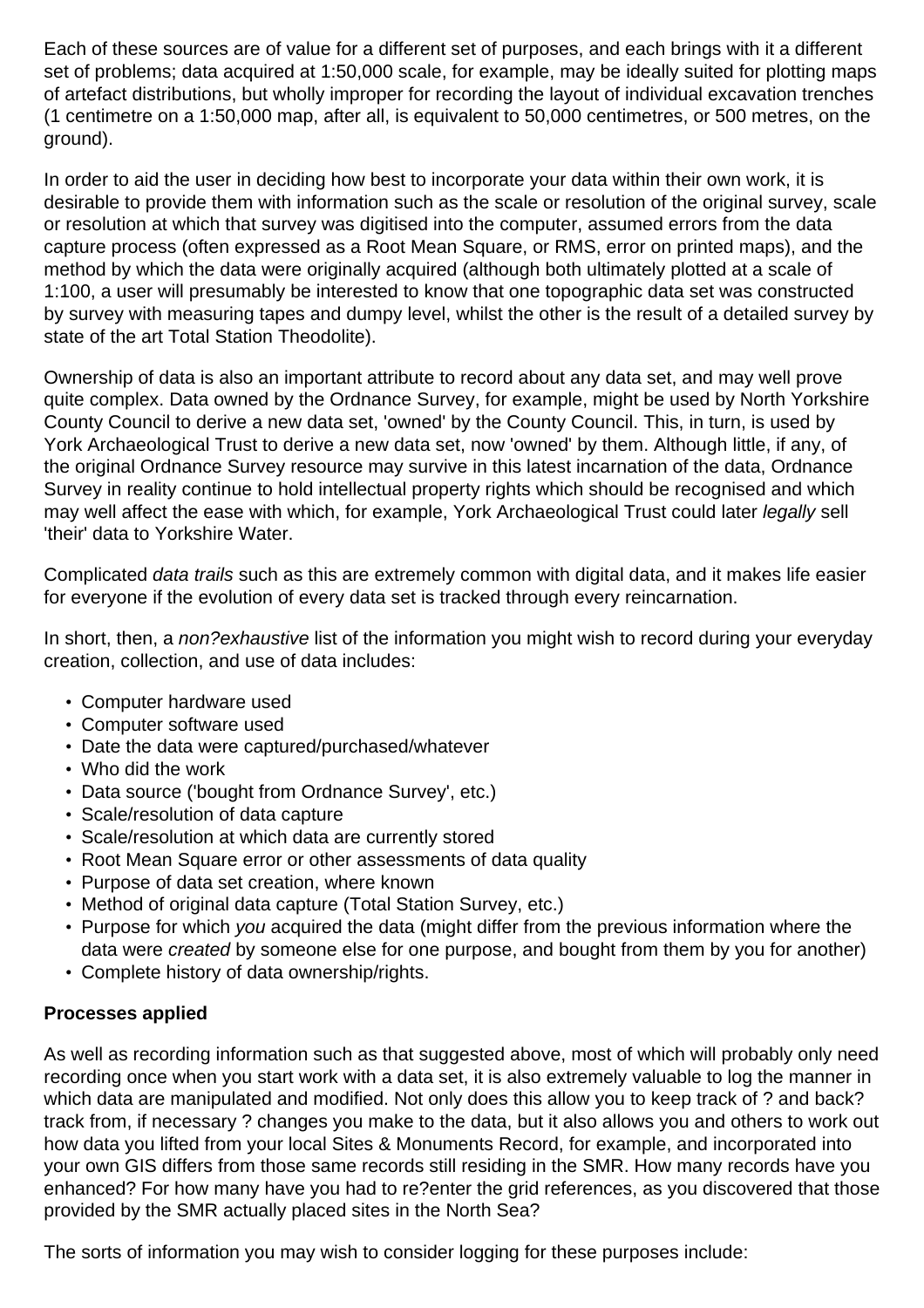- The date of any change/modification
- The reason for any change/modification
- The record numbers affected by the change
- Relationships to other resources; where, for example, you derive a new GIS data set by passing a mathematical filter or some other modification through an existing data set, you may wish to record the relationship formally between the original data and the new set

Where you edit an existing data set to correct spelling in text fields, or some similar operation, it makes more sense to simply record this as 'Corrected spelling throughout data set' and give the numbers of those records altered if relevant, rather than to list every single correction made to every single record. For processes such as converting an elevation matrix to a Triangulated Irregular Network (TIN) or an equally drastic data set-wide modification, it is worth recording the parameters you used in undertaking this process so that you ? and others ? may repeat or undo it in the future.

# **2.8.4 Dublin Core Metadata[#](https://guides.archaeologydataservice.ac.uk:443/#section-Gis_2-8-2.8.4DublinCoreMetadata)**

Much of the information recommended for you to record is most useful when it comes to actually using your data, and as such will probably only be downloaded by a potential user at the same time as they access your data. Certain pieces of information, though, are key in aiding the user in finding your data in the first place, and it is these that are explored in this section.

Many organisations around the world advocate the use of the Dublin Core for recording the information that helps potential users to find - and simply evaluate - your data. This information is known as 'resource discovery metadata'; information about your data (the 'resource') that helps people discover it.

Through more than three years of international development, the Dublin Core has evolved to become a series of fifteen broad categories, or elements. Each of these elements is optional, may be repeated as many times as required, and may be refined through the use of a developing set of sub?elements. The use of the Dublin Core within archives such as the Archaeology Data Service and tDAR is discussed in the general [Project Metadata](https://guides.archaeologydataservice.ac.uk:443//g2gp/CreateData_1-2) section.

# **...and how to create it**

With complex collections of computer files such as those present in most archaeological GIS, it is extremely difficult to draw up simple rules defining what you should create metadata records for (the GIS as a whole, every 'layer', every original data source, etc.). As a basic guide, it is sensible for you to create one record describing the GIS as a whole, plus one subsidiary record for each major resource 'type' stored in the system. If, for example, you created a GIS for a specific region which recorded Neolithic burial monuments and Roman settlement patterns (well ? you *might*!), it would seem sensible to create one record for the whole, one for the Neolithic part, and one for the Roman part, giving three records of which one (the whole GIS) is the 'parent' and two are 'children'. If in doubt, contact the digital archive for advice.

An important factor in ensuring that a user can sensibly compare records you create with those provided by others is the use of relevant standardised terminologies and modes of expression. The Dublin Core system allows users to identify a 'SCHEME' which controls the terms stored in any one occurrence of a Dublin Core element. Thus, a user could identify the Thesaurus of Monument Types (RCHME 1995) as a SCHEME for the Dublin Core Subject element, and describe their resource using terms drawn from this thesaurus. As all of the Dublin Core elements are repeatable, the user could then ? if they wanted to ? repeat the Subject element and define the Getty's Art & Architecture Thesaurus as their SCHEME. Importantly, each use of a Dublin Core element should only include terms drawn from one SCHEME. Where absolutely necessary, it is possible to enter information as 'free text', not qualified by any SCHEME, but such use of free text makes it far harder for users to search across resources meaningfully, and should thus be avoided.